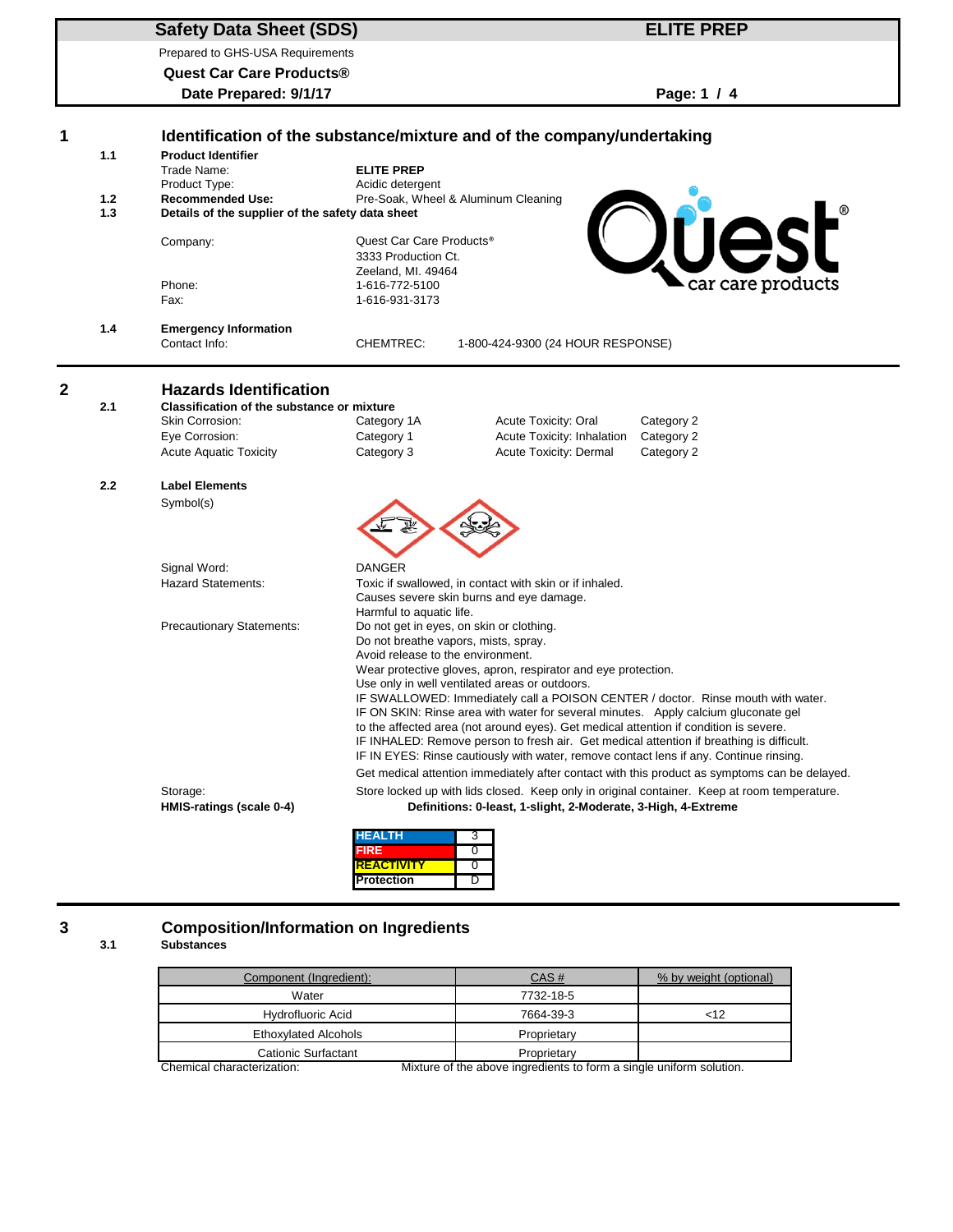# **Safety Data Sheet (SDS) ELITE PREP**

Prepared to GHS-USA Requirements

**Quest Car Care Products®**

-

**Page: 2 / 4**

|   |     |                                                                                                                                                                                                                                                  | . ugu. <i>2 .</i> 7                                                                                                                                                                                                                                                                                                                                                                                                             |  |  |  |  |
|---|-----|--------------------------------------------------------------------------------------------------------------------------------------------------------------------------------------------------------------------------------------------------|---------------------------------------------------------------------------------------------------------------------------------------------------------------------------------------------------------------------------------------------------------------------------------------------------------------------------------------------------------------------------------------------------------------------------------|--|--|--|--|
| 4 |     | <b>First aid measures</b>                                                                                                                                                                                                                        |                                                                                                                                                                                                                                                                                                                                                                                                                                 |  |  |  |  |
|   | 4.1 |                                                                                                                                                                                                                                                  | Description of first aid measures                                                                                                                                                                                                                                                                                                                                                                                               |  |  |  |  |
|   |     | General Info:<br>Inhalation:                                                                                                                                                                                                                     | Do not delay medical attention if concerned. Remove soiled clothing and wash separate from other garments.<br>Ensure supply of fresh air and keep person(s) calm and comfortable for breathing.<br>WARNING: It may be hazardous to the person admistering mouth-to-mouth resisitation given this material                                                                                                                       |  |  |  |  |
|   |     | Eye contact:<br>Skin contact:                                                                                                                                                                                                                    | is toxic and corrosive and they may also need to seek medical attention after administering CPR.<br>Flush immediately with water. Remove contact lens if any and continue flushing. Get medical help quickly.<br>Remove all contaminated clothing immediately. Rinse area for several minutes with water then apply some<br>calcium gluconate gel to the affected area and get medical help if soreness or irritation persists. |  |  |  |  |
|   |     | Ingestion:                                                                                                                                                                                                                                       | Do not induce vomiting. If person is conscious give 1-2 glasses of water or milk and seek medical attention.<br>If not available give several anti-acid tablets (ex: tums). Do not delay medical attention.                                                                                                                                                                                                                     |  |  |  |  |
|   | 4.2 | Most important symptoms and effects, both acute and delayed<br>Overexposure to this product can lead to hypocalcemia.                                                                                                                            |                                                                                                                                                                                                                                                                                                                                                                                                                                 |  |  |  |  |
|   | 4.3 |                                                                                                                                                                                                                                                  | Indication of any immediate medical attention and special treatment needed                                                                                                                                                                                                                                                                                                                                                      |  |  |  |  |
|   |     | Info for doctor:                                                                                                                                                                                                                                 | For large burns on skin (greater than 25 square inches) or for ingestion and for significant inhalation exposure,<br>severe systemic effects may occur. Monitor and correct for hypocalcemia, cardiac arrhythmias,                                                                                                                                                                                                              |  |  |  |  |
|   |     |                                                                                                                                                                                                                                                  | hypomagnesemia and hyperkalemia. In some cases renal dialysis may be indicated. For certain burns,<br>especially of the digits, use of intra-arterial calcium gluconate may be indicated. For inhalation exposures, treat                                                                                                                                                                                                       |  |  |  |  |
|   |     |                                                                                                                                                                                                                                                  | as chemical pneumonia. Monitor for hypocalcemia. 2.5% calcium gluconate in normal saline by nebulizer or by                                                                                                                                                                                                                                                                                                                     |  |  |  |  |
|   |     |                                                                                                                                                                                                                                                  | IPPB with 100% oxygen may decrease pulmanary damage. Bronchodilators may also be administered.                                                                                                                                                                                                                                                                                                                                  |  |  |  |  |
|   |     |                                                                                                                                                                                                                                                  | (information given above is advice for severe cases of Hydrofluoric Acid poisoning, adjust measures                                                                                                                                                                                                                                                                                                                             |  |  |  |  |
|   |     |                                                                                                                                                                                                                                                  | accordingly). Treat symptomatically.                                                                                                                                                                                                                                                                                                                                                                                            |  |  |  |  |
| 5 |     |                                                                                                                                                                                                                                                  | <b>Fire-fighting measures</b>                                                                                                                                                                                                                                                                                                                                                                                                   |  |  |  |  |
|   | 5.1 | <b>Extinguishing media</b><br>Suitable for use:<br>foam, carbon dioxide, dry powder, water spray                                                                                                                                                 |                                                                                                                                                                                                                                                                                                                                                                                                                                 |  |  |  |  |
|   | 5.2 | Not suitable for use:<br>water jet is not recommended.<br>Special hazards arising from the substance or mixture                                                                                                                                  |                                                                                                                                                                                                                                                                                                                                                                                                                                 |  |  |  |  |
|   |     | Product will react violently with soft metals in neat form forming hazardous gases (eg. Zinc).                                                                                                                                                   |                                                                                                                                                                                                                                                                                                                                                                                                                                 |  |  |  |  |
|   | 5.3 | <b>Advice for fire-fighters</b><br>This product will not burn. Treat area as for surrounding fire. Wear self-contained breathing apparatus pressure                                                                                              |                                                                                                                                                                                                                                                                                                                                                                                                                                 |  |  |  |  |
|   |     | demand, (MSHA/NIOSH approved or equivalent) and full protective gear. Product is corrosive and toxic.                                                                                                                                            |                                                                                                                                                                                                                                                                                                                                                                                                                                 |  |  |  |  |
| 6 |     |                                                                                                                                                                                                                                                  | <b>Accidental Release Measures</b>                                                                                                                                                                                                                                                                                                                                                                                              |  |  |  |  |
|   | 6.1 | Personal precautions, protective equipment and emergency procedures:                                                                                                                                                                             |                                                                                                                                                                                                                                                                                                                                                                                                                                 |  |  |  |  |
|   | 6.2 | Use personal protective equipment and keep all unprotected persons far away! Ensure adequate ventilation during clean up.<br><b>Environmental precautions:</b>                                                                                   |                                                                                                                                                                                                                                                                                                                                                                                                                                 |  |  |  |  |
|   |     | Do not allow to enter drains or waterways.                                                                                                                                                                                                       |                                                                                                                                                                                                                                                                                                                                                                                                                                 |  |  |  |  |
|   | 6.3 | Do not purposely discharge into the subsoil/soil. Dilute with large quantities of water.<br>Methods and material for containment and clean up:                                                                                                   |                                                                                                                                                                                                                                                                                                                                                                                                                                 |  |  |  |  |
|   |     | Take up with absorbent material (universal binder, diotematious earth). For large spills dike area then scoop or pump                                                                                                                            |                                                                                                                                                                                                                                                                                                                                                                                                                                 |  |  |  |  |
|   |     | product into plastic containers for disposal. Small amounts of this product can be rinsed with large amounts of water<br>into a sanitary sewer system. *Neutralizing with a 20% soda ash solution prior to clean up can reduce disposal hazards. |                                                                                                                                                                                                                                                                                                                                                                                                                                 |  |  |  |  |
|   |     |                                                                                                                                                                                                                                                  |                                                                                                                                                                                                                                                                                                                                                                                                                                 |  |  |  |  |
| 7 | 7.1 | <b>Handling &amp; Storage</b><br>Precautions for safe handling                                                                                                                                                                                   |                                                                                                                                                                                                                                                                                                                                                                                                                                 |  |  |  |  |
|   |     | Advice on safe handing:                                                                                                                                                                                                                          | Do not drop or use equipment that could puncture the container.                                                                                                                                                                                                                                                                                                                                                                 |  |  |  |  |
|   |     | Handling:                                                                                                                                                                                                                                        | Caps should be tight and outside of container free of residue before moving.                                                                                                                                                                                                                                                                                                                                                    |  |  |  |  |
|   |     | Hygiene measures:                                                                                                                                                                                                                                | Do not eat or drink when using this product. Wash hands after using. Remove soiled<br>or soaked clothing immediately. Avoid contact with eyes and skin and do not inhale.                                                                                                                                                                                                                                                       |  |  |  |  |
|   |     | General measures:                                                                                                                                                                                                                                | Avoid contact with any part of the body, clothing and do not inhale vapors or mists.                                                                                                                                                                                                                                                                                                                                            |  |  |  |  |
|   | 7.2 |                                                                                                                                                                                                                                                  | Conditions for safe storage, including any incompatibilities<br>Prevention of fire and explosion                                                                                                                                                                                                                                                                                                                                |  |  |  |  |
|   |     | Information:                                                                                                                                                                                                                                     | No special measures required.                                                                                                                                                                                                                                                                                                                                                                                                   |  |  |  |  |
|   |     | <b>Storage</b><br>Information:                                                                                                                                                                                                                   | Store with lids tightly sealed. Keep at room temperature, out of direct sunlight. Keep locked up.<br>Best if used within 2 years of manufacturer date.                                                                                                                                                                                                                                                                          |  |  |  |  |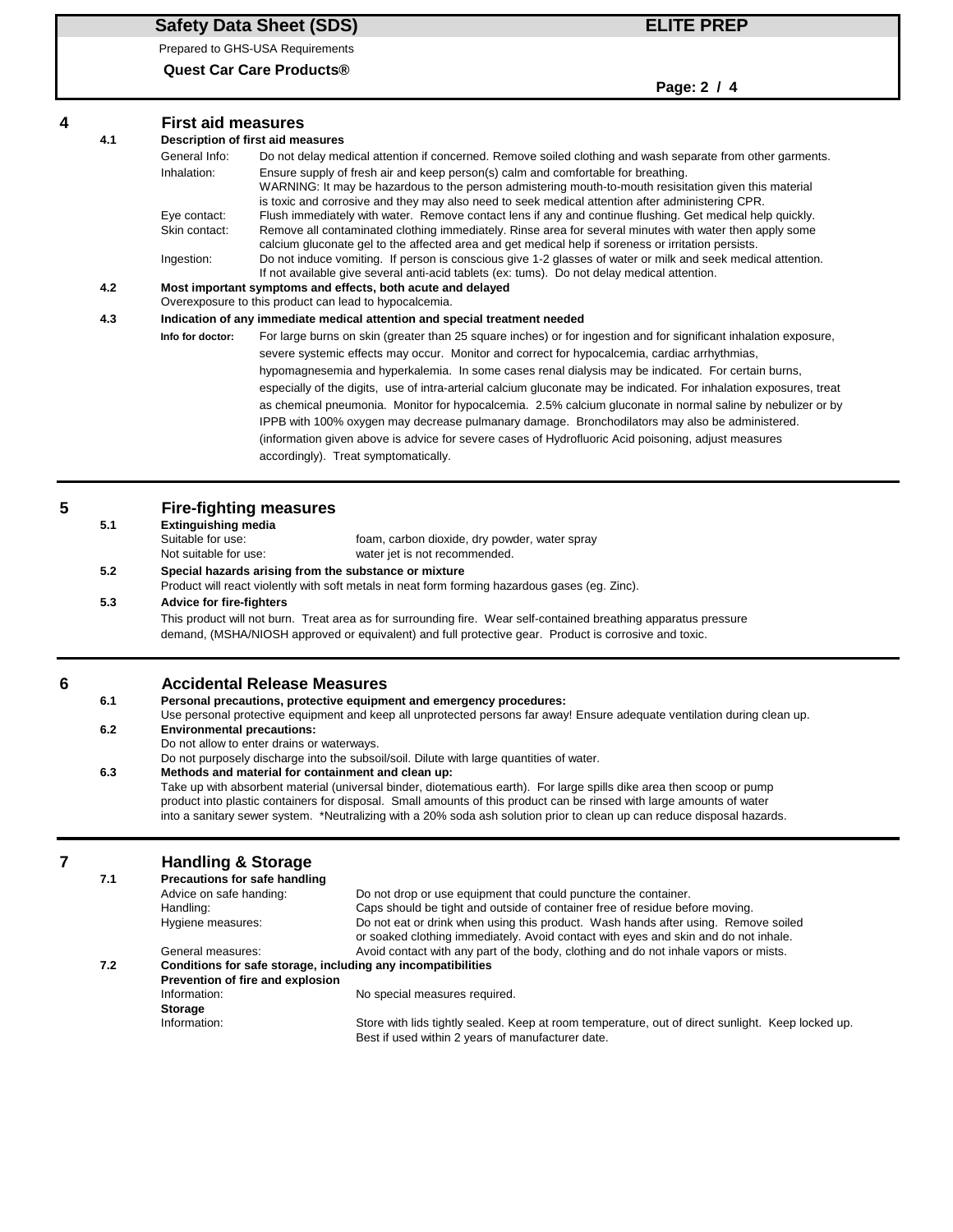### **Safety Data Sheet (SDS)**

Prepared to GHS-USA Requirements

**Quest Car Care Products®**

### **ELITE PREP**

**Page: 3 / 4**

#### **8 Exposure Controls/Personal Protection**

#### **8.1 Control parameters:**

| Components with limit values that require monitoring at the work place: |           |                      |            |                                            |
|-------------------------------------------------------------------------|-----------|----------------------|------------|--------------------------------------------|
| Component                                                               | CAS-No.   | Statutory basis/list | Value type | Value                                      |
| <b>Hydrofluoric</b>                                                     | 7664-39-3 | <b>OSHA PEL</b>      | TLV        | 3 ppm ceiling                              |
| Acid                                                                    |           |                      | <b>TWA</b> | 3 ppm, 8 hours / (STEL) 6 ppm (15 minutes) |

#### **8.2 Exposure controls**

**Engineering controls Personal protective equipment**<br>Eye Protection: Hand Protection: Rubber gloves<br>
Body Protection: A chemical res

Appropriate controls: Good general ventilation (local exhaust) should be sufficient to control airborne levels.

Use chemical resistant goggles, face shield or safety glasses with side shields. A chemical resistant apron or body suit is always suggested to protect clothing and skin. Respiratory Protection: Select a NIOSH approved respirator for acid mists. Ensure good ventilation when using.

#### **9 Physical and Chemical Properties**

#### **9.1 Information on basic physical and chemical properties**

| Product State:    | Liauid               | Auto Ingniting:              | Product is not selfigniting   |
|-------------------|----------------------|------------------------------|-------------------------------|
| Color:            | Red                  | Vapor Density:               | Not Determined                |
| Odor:             | <b>Sharp Pungent</b> | Vapor Pressure:              | Not Determined                |
| <u>pH:</u>        | 1.0                  | <b>Evaporation Rate:</b>     | Not Determined                |
| Boiling Point:    | $>212$ °F            | Viscosity:                   | Not Determined                |
| Freeze Point:     | $<$ 32°F             | Decomposition Temp:          | Not Determined                |
| VOC's % by wat:   | None                 | <b>Partition Coefficient</b> | <sup>(n-</sup> Not Determined |
| Phosphorous %:    | None                 | octanol/water)               |                               |
| Specific Gravity: | 1.03-1.08            | Flash Point °F:              | None                          |
| Solubility:       | Soluble              |                              |                               |
|                   |                      |                              |                               |

#### **10 Stability and Reactivity**

| 10.1              | <b>Reactivity:</b>                 | Product is not reactive under normal conditions.             |
|-------------------|------------------------------------|--------------------------------------------------------------|
| 10.2 <sub>1</sub> | <b>Chemical Stability:</b>         | Stable under normal conditions.                              |
| 10.3              | Possibility of hazardous reactions | Under proper storage and handling no reactions are possible. |
| 10.4              | <b>Conditions to avoid:</b>        | None known.                                                  |
| 10.5              | Incompatible materials:            | Strong oxidizers and bases.                                  |
| 10.6              | Hazardous decomposition products:  | Sulfur Dioxide, Halogenated Compounds, Carbon Dioxide        |

#### **11 Toxicological Information**

#### **11.1 Information on toxicological effects**

#### **Acute toxicity of known ingredients:**

7664-39-3 = Hydrofluoric Acid

Inhalation LD50: 5,100 ppm/5 min (rat) / 1,300 ppm/60 min (rat) Skin: 2% solution was corrosive after 1 hour exposure but not after 1 minute exposure.

#### **Acute Effects of this mixture:**

| Skin:        | Contact will immediately cause a severe rash and burns. Overexposure could be deadly or cause bone cancer.  |
|--------------|-------------------------------------------------------------------------------------------------------------|
| Eve:         | Produces severe irritation that can be damaging instantly upon contact.                                     |
| Ingestion:   | Can be fatal. Extremely harmful to mouth, throat, esophagus and all organs.                                 |
| Inhalation:  | Concentrated mists cause immediate respiratory discomfort; can lead to serious chronic complications and or |
|              | could be fatal from overexposure.                                                                           |
| Carcinogens: | None.                                                                                                       |

\*No other toxicological data is available on this mixture.